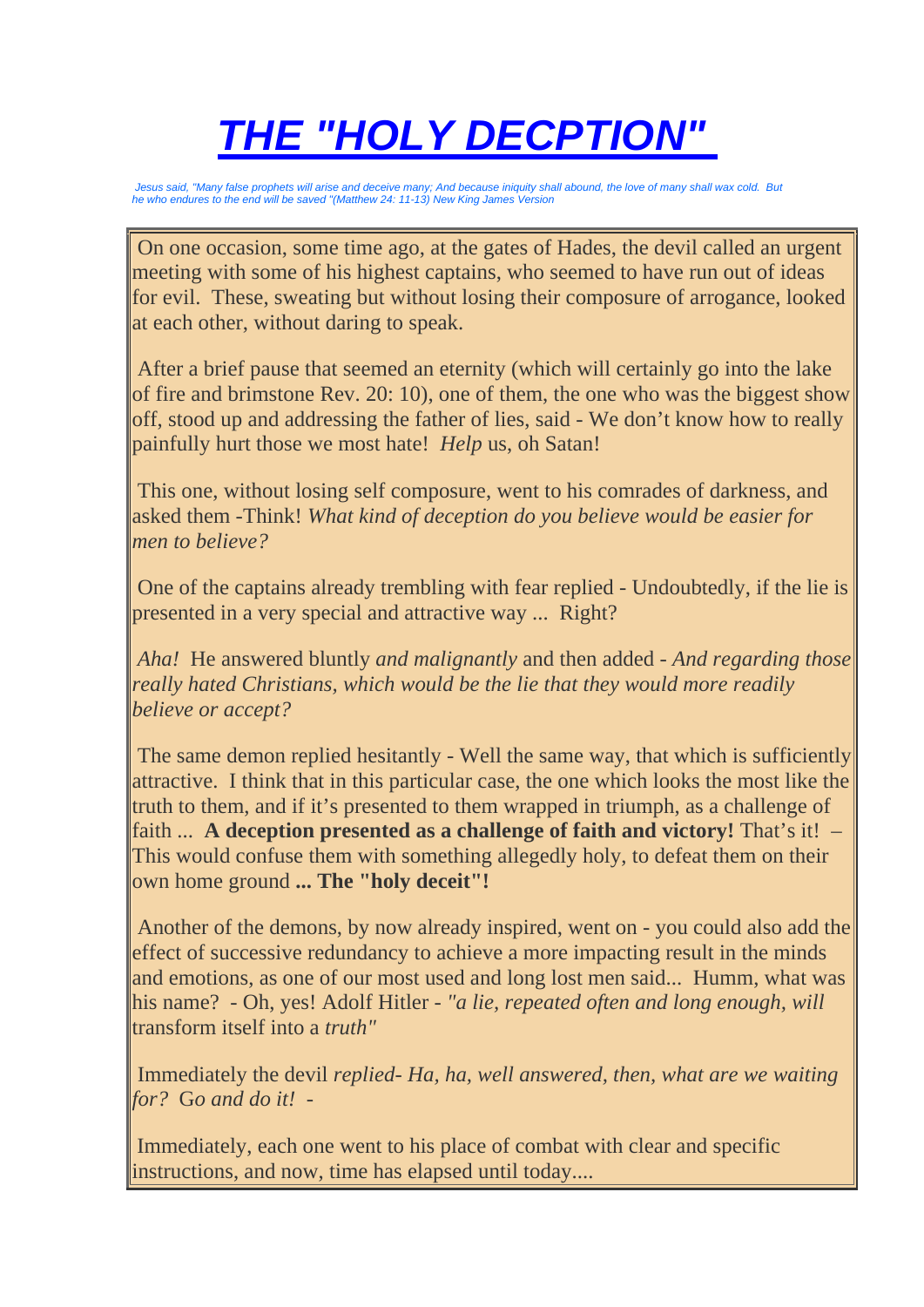Forgive me for having started this article by making a direct allusion to the Evil One - God rebuke him but I think it has been helpful so that you, dear brother and sister, understand that the message from this imaginary meeting, is entirely true!

 I have to write this, because I am concerned about what is happening in our midst, and comparatively very few realize what is really going on.

## *1. Let's reconsider things*

 $\overline{Up}$  to now over the last few years, what is it that is heard repeatedly, especially in the neo-pentecostal / charismatic ecclesial circles?

Without a doubt about the coming, not of Christ, but of "the **Great Revival of the nations."**

 Time and again, *the* new prophets and *new* apostles*,* have not ceased nor do they cease to declare that we believe in the **Revival** that is for these days and is always, always "at the gates", which will have a global scope, and with it and in a gradual form, cause these things mentioned below to happen:

- *That the Gospel will be preached by all the media that exist.*
- *For Christians to be employed by the media of this world.*
- *For Christians to be employed by all the institutions, and manage all the power at all levels of this world.*
- *That false religions will fall.*
- *That all this will lead to the surrendering of the rulers and entire nations to Christ.*
- *That the kings and world leaders, as well as the humble, and people in general, will fall on their knees confessing their sins and receive Christ.*
- *That in the end, cities and towns will succumb to the power of revival, giving themselves to Christ.*
- *That the wealth of this world will be in the hands of Christians.*
- *The politics and the government of the nations will be in the hands of the Church, i.e. the true believers.*
- *Ultimately the world will surrender to Christ.*

 Contemplating this present time in this changed world, in peace and security, and the people preaching to each other the word of the Gospel of life, backed and covered by a fair, efficient and effective government, as it carries out its good function around the globe; seeing that Christ is at the heart of the world, and the world is entirely Christ's by its own will... All this and much more, really is immensely attractive, but what is more, it is **indeed** a **challenge of faith and** a **triumph** of hope ... but, brother, is it the truth? No, it's not true. IT'S FALSE!

It is a lie designed in the very gates of hell to deceive well-intentioned Christians, gullible to the seemingly good, but who do not have enough love for the truth, and therefore do not know the scriptures sufficiently well enough, which reveal the truth about this subject in detail.



*"The surrender of this world to Christ in the reformer / dominionist understanding, might resemble the" Surrender of Breda, "immortalized by Velázquez. The Netherlands wanted independence from Spain, but didn't achieve it, and so when the day of capitulation arrived, the Dutch handed over the keys to the city"*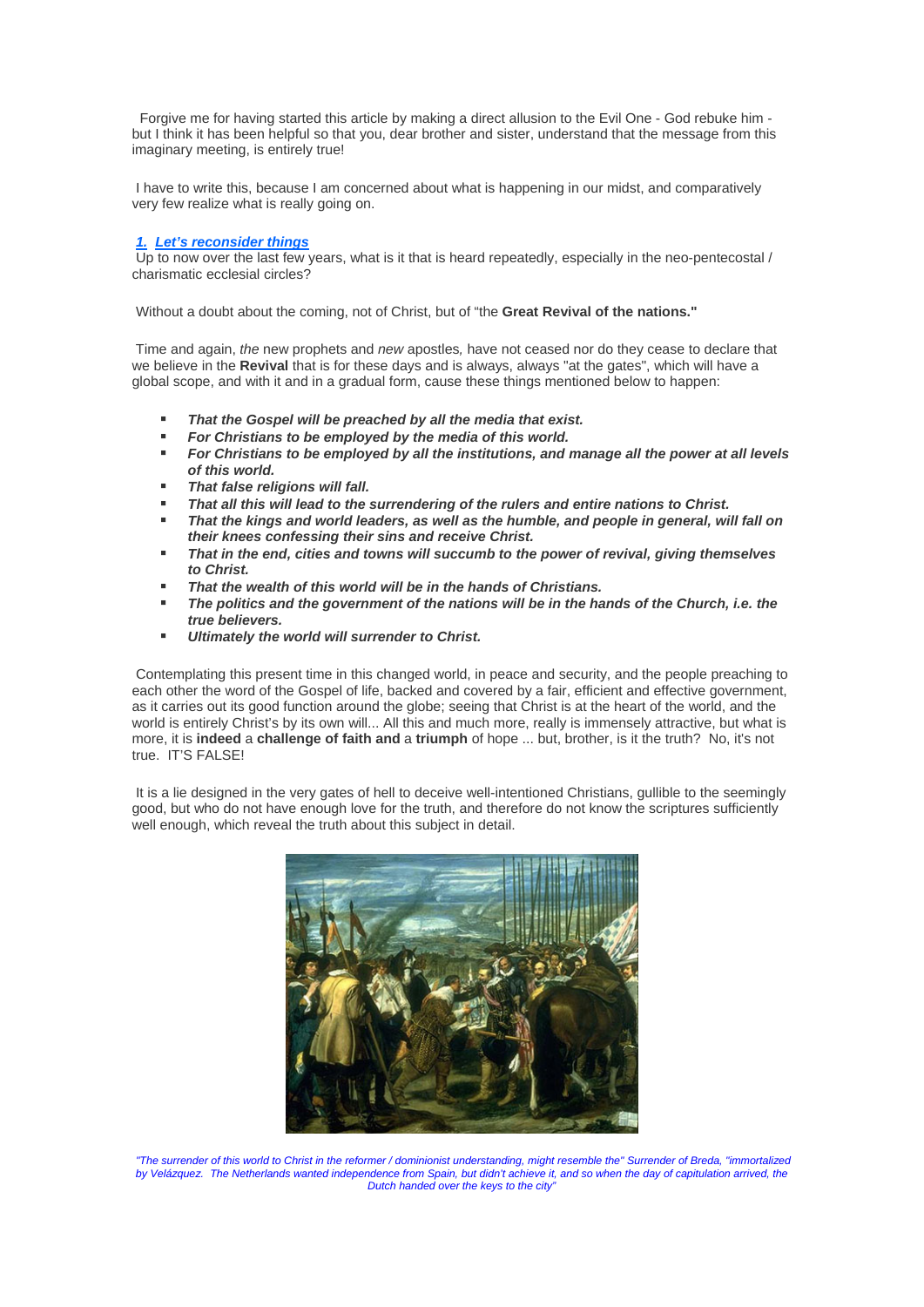*2. According to reformism / dominionism; The three prerequisites to achieving the great Revival* Without further ado, and in line with what we have been saying, I will go on to transcribe what a wellknown reformer / dominionist author, *the prophetess* Cindy Jacobs writes:

*"The Bible clearly states that there are twenty-four elders who prostrate themselves before the throne of God and worship him who lives for ever and ever, and cast their crowns before the throne (Rev. 4: 10). There are elders in heaven, and God also wants to establish the office of elders on Earth "(1)*



*"The prophetess reformer-dominionist Cindy Jacobs"*

 As we read, the Earth must be governed by very special elite and very anointed men that God will lift up. According to Jacobs, these correspond to the twenty-four elders who are before the throne of God.

 So, some are already in heaven and the others soon on earth ... But does the Bible teach this? No, but *the* prophetess Cindy Jacobs continues on right after that, in an unrestricted manner:

 *"What is the earthly nature of this heavenly office of elders? I think they are the apostles that God is lifting up in the nations. Being recognized structures of apostolic authority of the kingdom over entire nations, a powerful move of the Holy Spirit will be unleashed onto the land that will affect the physical system of government. The revivals will sweep entire nations, and the kings of these nations will throw their earthly crowns before him who sits on the throne "(2)* 

 Although stunned, we read that as a condition for the *Revival* of the Holy Spirit, they say, to sweep the nations, to become a fact - Cindy Jacobs carries on (and like her, reformer-dominionist teachers) – it is necessary:

- *For God to lift up these miraculous apostles, (saying that he is already doing this)*
- *For all to believe in all these new anointed apostles.*
- *To recognize these apostolic authority structures over the entire nations.*

 But for sadness and sorrow of the proponents of the *New Apostolic Reformation* (as they call it), not all Christians, ministers or non-ministers, (including us) recognize those *"new apostles,"* not do we recognize such *"structures or apostolic networks of authority of the kingdom over the nations* "(!?), and nor do we believe that God is lifting them up, or even anything like it.

 That being the case, and according to Jacobs, then the Holy Spirit "cannot" fulfil his duties ... Oops, man! So it all depends on being in agreement on this matter. Thus, the alleged move of God is conditioned to the unanimous will of the whole body of Christ. Thus, where is the sovereignty of the Almighty?

 Therefore, *"the revivals that will sweep entire nations" which* Jacobs *reflects*, will or will not be a reality, if we do or don't accept and receive this new and obviously spurious spiritual oligarchy, called *New Apostolic Reformation.* Frankly, we think the matter puerile.

Could it be that things are otherwise? Undoubtedly yes.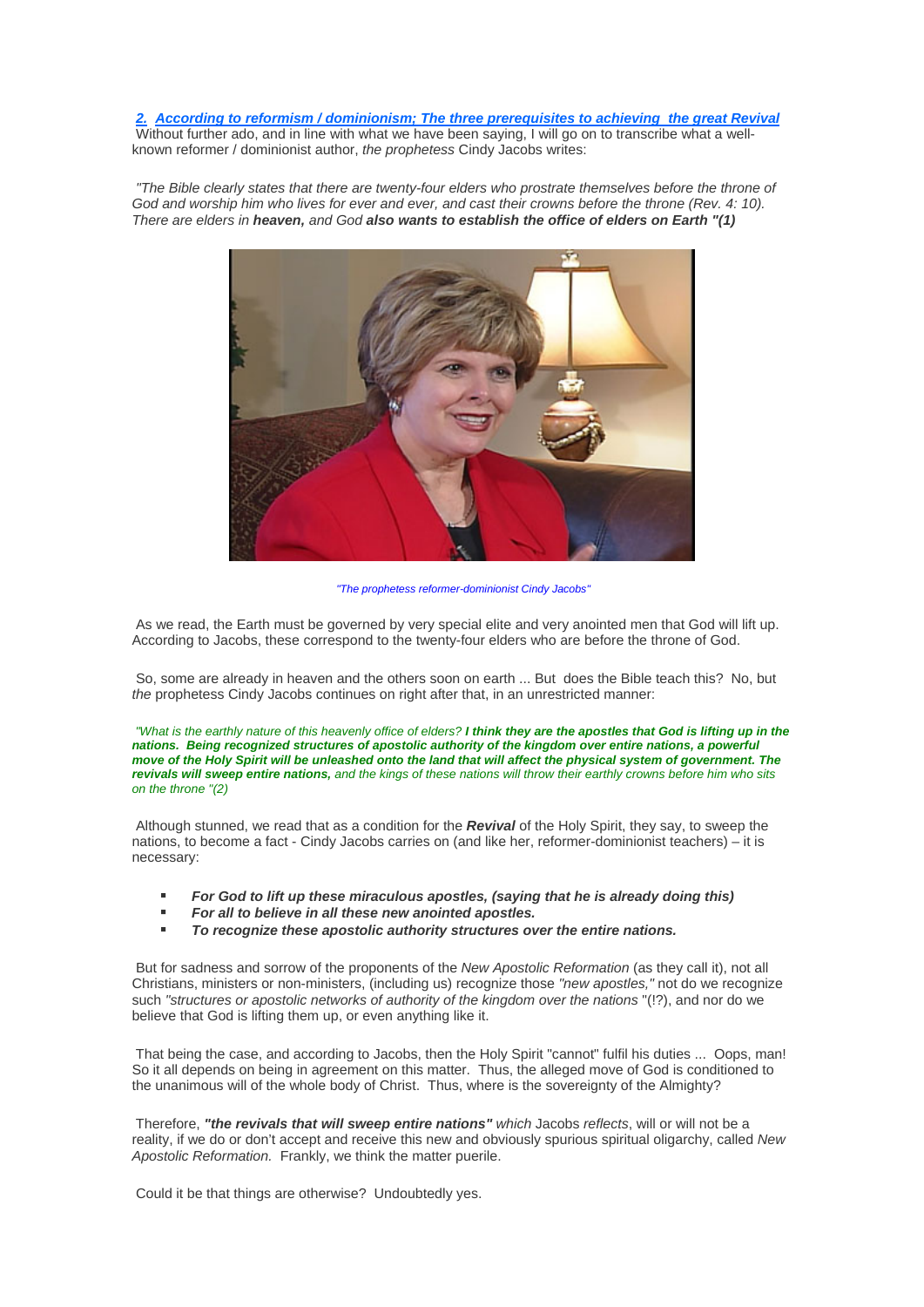Despite C. Peter Wagner ensuring that the new *"Apostles, working on an equal footing with the prophets, are developing their mission: to implement what God wants to be done on Earth at a given time" (3), the truth* according to Scripture is that God is not going to do anything like this at all.

 God does not depend on any man to do His will on this earth, and even less, to do something that He has never said he is going to do; in this dispensation: the alleged **revival of nations.**

I challenge the reader who questions or opposes what I am writing to give me a single verse in the Bible supporting what these false teachers are teaching. Give it to me, if it can be found, not just a verse, but a portion of the Holy Scriptures that says that at this time God will bring **a world Revival,** and also (doing it) through the apostolic and prophetic ministry, which by the way Wagner and all those with him interpret in such a very, very different way to what the Bible teaches.



*C. Peter Wagner, the main presenter of the so-called New Apostolic Reformation"*

## *3. What produces and compels the belief and expectation that the great world Revival will happen in this dispensation*

*Believe for the sake of believing,* without anything else, should not be too much of a problem, but this is not the absolute case.

 Let me clarify that I desire like anyone else, not just one but thousands of genuine revivals. Let us not be clumsy. If anyone thinks that I do not love the genuine move of the Holy Spirit, he or she is completely wrong.

What I detest (however) is that something as beautiful as the desired action of the Holy Spirit, bringing salvation and sanctification to people, is deceiving the people of God, taking them to fantasy and subsequent deception.

# *A. What has to be revived?*

 To start this section, let me remind you that the word *revival* as such, does not appear in the Bible. At most, and the N.T., the closest thing we find is what Paul tells Timothy:

# **2 Timothy 1:6 (New King James Version)**

# 6 Therefore I remind you to stir up the gift of God which is in you through the laying on of my hands.

 Thus, in terms of *revival* (re-live, revive, stir up) we could talk about the need for every true believer to maintain and fuel what God has given us in terms of His Spirit, gifts, calling, faith, etc.. Everything required to develop a Christian life to honour and glorify Christ.

 Therefore, the *revival* as such, should be directed to Christians, and not to non-Christians who have little or nothing to "stir up" from God, because they do not have His Spirit. Unfortunately, great is the ignorance in this respect, and many have come to believe that the revival is directed at all men, pious or wicked.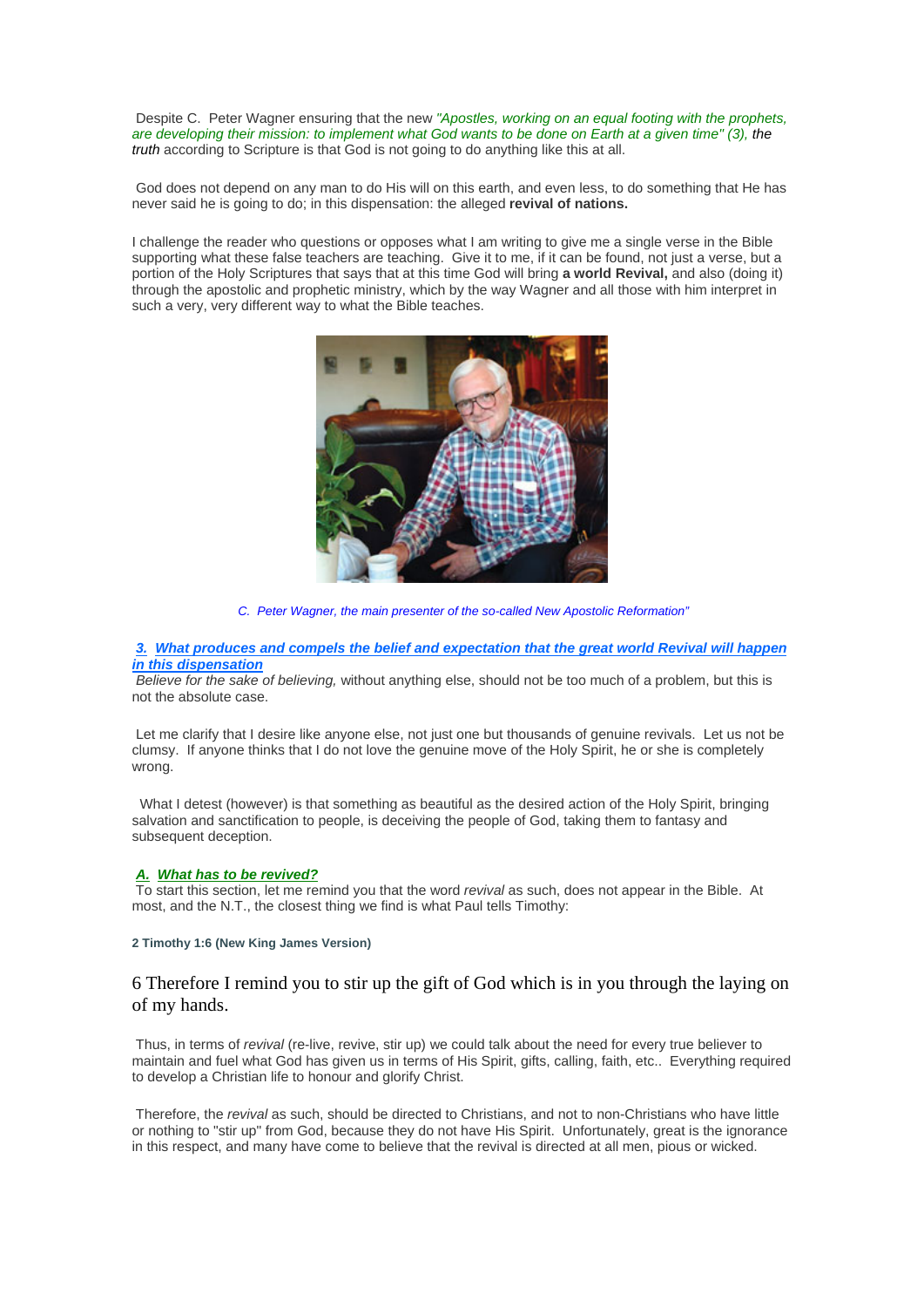

*"Deception is harmful to both sides, the one who deceives, and the one who is deceived"*

#### *B. One deception leads to another*

 I said earlier that the belief in this **worldwide revival** for this time has a number of obligations to presumed faith and its commitment to it. It is these deceptions that happen in the first deception, and it is the immediate consequence of it.

 Let's think about it. When inevitably it is believed that God will bring **a great revival to all nations,** we must cooperate with God to achieve this divine purpose.

 But God has never revealed this – in fact it's quite the opposite - although it has become a belief as such, then the way to work with the alleged purpose of God, will always be, at best, according to the good intentions and human manner, and not according to the expressed will of God.

 An example of what we have been saying, we see clearly in the reaction of Peter, when Jesus announced his death on the cross, and what the response was of the Master:

# **Matthew 16:22-23 (New King James Version)**

22 Then Peter took Him aside and began to rebuke Him, saying, "Far be it from You, Lord; this shall not happen to You!"

23 But He turned and said to Peter, "Get behind Me, Satan! You are an offence to Me, for you are not mindful of the things of God, but the things of men."

 Peter, at that time tried to "help" Christ, and yet it was his stumbling block - because he put his eyes on the things of men - that is, he thought only according to human logic.

 The following that we will now see are some practices, beliefs and actions that are taught, exist and are promoted by pretending to "help" God in what was meant to be his purposes. These things are occurring everywhere, especially in the context of the so-called free world, among Christians who believe in **"the worldwide revival that is always at the gates,"** and as we have said, are direct results of believing that deception:

- *Natural Unity of Christians (ecumenism)*
- *Compelled and forced Evangelization (G12)*
- *Acceptance that God is doing "something new" but not necessarily stated in the Scriptures.*
- *Acceptance of strange signs, demonstrations, miracles, etc as coming from God.*
- *Priority to personal spiritual experiences, rather than what is stated in the Word.*
- *Bind everything and expel demonic powers from nations (misunderstanding of spiritual warfare)*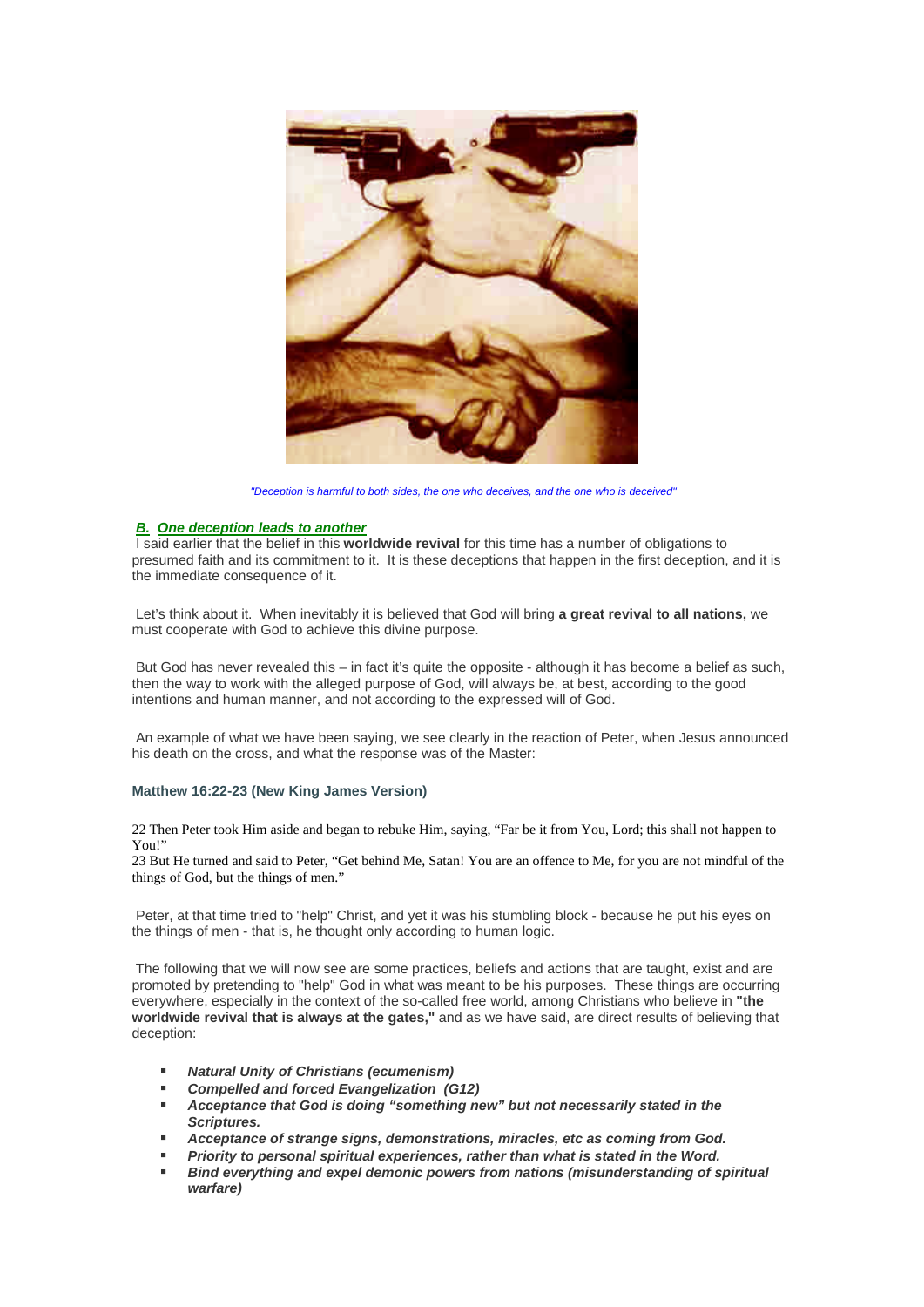- *Implementation of the kingdom (seeking to work and collaborate with the powers, authorities and organizations of this world)*
- *Seeking to be at the forefront of various governments and institutions.*
- *Adaptation of the Church to the world as much as possible (so, they say, to attract the world to the Church)*
- *Seek uncompromising economic wealth (as it is believed that the Christian is entitled to it)*
- *Seek uncompromising physical health (as it has come to be believed that the Christian has inescapable rights to it)*
- *As we saw earlier: the imperative and prevailing acceptance of the new anointed; the new apostles and prophets, the elders of this world according to Cindy Jacobs, so that God can do his part in this respect.*

We reiterate, and the list is not exhaustive: all these deceptions and spurious actions are a direct or indirect result of believing that the **"worldwide revival is at the gates,"** and we need to do something about it to make it become a visible and sustainable reality.

And it is that...

The natural mind argues like this: For the **revival** to occur, we need adequate coordination at all levels. A structural and organizational level, and therefore subject to men especially "anointed and called by God" for a required order.

 The mind naturally reasons as follows: For the **revival** to happen, it is necessary for all, however it can happen, to hear the gospel, and even be forced to enter (mistakenly following the teaching of Jesus' parable of "the great dinner" - see Lk. 14: 23)

 The mind naturally argues as follows: For the **revival** to occur, it is necessary to cooperate with the powers of this world, seeking to establish the Kingdom now.

 The mind naturally argues as follows: For the **revival** to occur, it is necessary to adapt the ways of doing church, (changing *paradigms,* as they say); Including even, to allow a few less standards of commitment and dedication to adapt to the people of the world so that the process of change is not so difficult once they enter the church.

**The natural mind argues as follows: For the** revival **to occur, it is necessary to give a striking example** *of* **excellence, and what better to show** *excellence in* **what is desirable, i.e. as in "tremendous blessing" that we as Christians should be, having everything desirable, because at the end of the day, doesn't Scripture say in 3 John 1:2 (New King James Version):**

# 2 Beloved, I pray that you may prosper in all things and be in health, just as your soul prospers.

 The mind naturally argues as follows: For the **revival** to occur, we must believe that God is doing *something new, "although* this doesn't come in the Scriptures. A power evidenced in the *revival* meetings, i.e. the people being scattered and lying on the floor by a very *anointed* minister (probably *a* new apostle or prophet, or a very *anointed* evangelist tele-preacher); People laughing uncontrollably, wallowing, trembling, shaking, and so on, all without decency or order (1 Cor. 14: 40)

 The natural mind argues as follows: For the **revival** to occur, it is necessary to neutralize, and even expel the principalities and powers of the towns, cities, nations and continents, because if not, how can people who are bound by the devil accept the Gospel? ...

 And so we could continue. It is the natural reasoning mind, and obviously excluding the opinion of the Scriptures.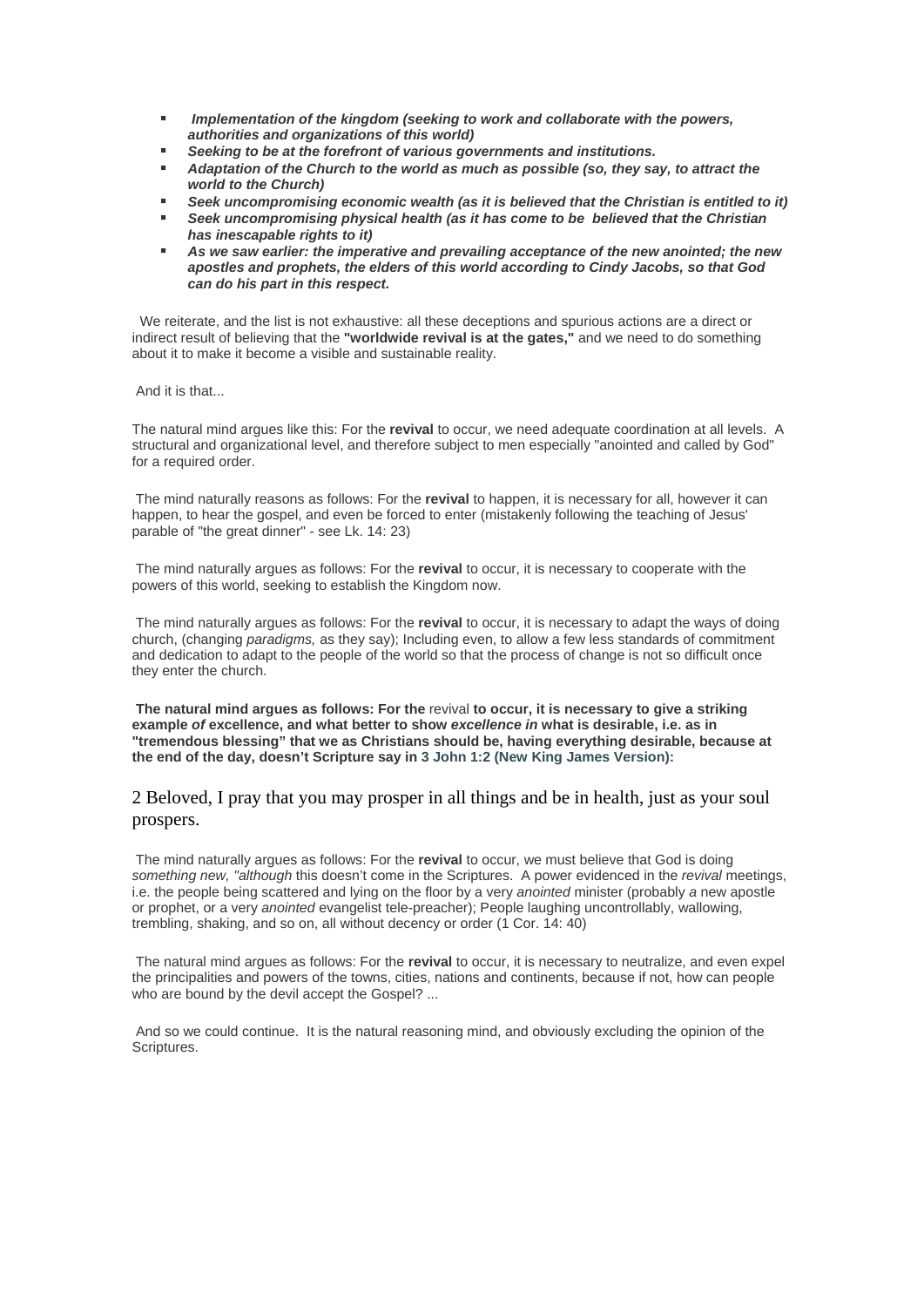

*"The natural mind, human logic in this case, is in itself unable to discern the truth of God"*

 Are you aware? Only just what we have analyzed came from the belief that "**the worldwide revival is at the gates"** It is the lie of the devil which we all hope were true!

# It is **a delusion presented as a challenge of faith and victory! It's the "holy deception"!**

Later we will explain briefly, but with the Bible in our hands, what we believe regarding this whole issue.

# *4. Let us now consider more closely the implications of implementing the subsequent deception of the first*

## *A. The natural unity of Christians (ecumenism)*

 The consequence of determinedly believing that it is necessary to seek unity among Christians, leads to a "mission impossible". It is a mission impossible for the believer, but thanks to God, not for the Holy Spirit. Scripture says that The Lord knows those who are his, therefore, we are already united in the Spirit, which we are.

 In other words, the true body of Christ already exists, and is pure before God. It is the Church that God discerns, and is the one that the Son is coming to collect for himself.

 Another kind of search for unity will always be in the natural, and the Bible does not teach us about that unity as being of the Holy Spirit. That *unity* is *ecumenism,* from which God can achieve truly little in practice.

 Moreover, any effort at unity, which is not anointed by the Holy Spirit, will be nothing more than a simple human and politicized approach, at best well-intentioned, that will not achieve any real fruit for God. Continuing along these lines, there is a deadlock and acceptance of almost any spurious doctrine and practice, with the excuse of being tolerant and walking in "love". That is why false models are admitted such as G12 and their Encounters, among others, by many fraternities of Ministers and Pastors in many parts of the globe.

 For the sake of "unity", a blind eye is turned on many things, and many things have been allowed which, if you were to put your hand on your heart, many would (should) not be allowed. Everything is **"for the revival that is always at the gates!"** (And never arrives)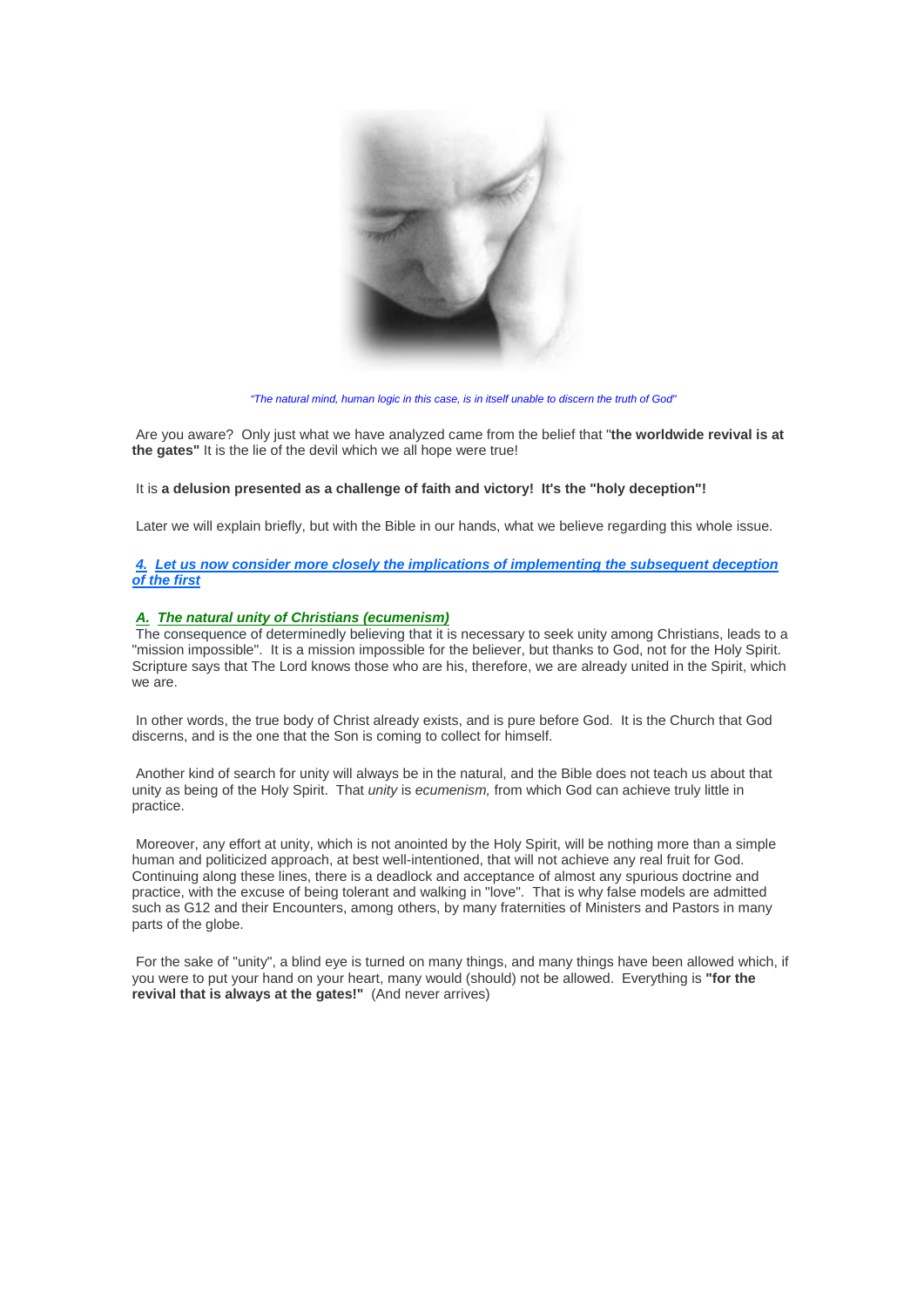

*"The unity only based on good intentions, and even the desire to please God, per se, won't achieve the unity of the Spirit, which is what really counts for the Lord"*

# *B. Compelled and forced Evangelization*

Taking the Word of salvation is vital, but how it is carried out is important, too.

Forced Evangelization is another one of the consequences of believing that more must be done to attract the **revival.** Such consequences can be seen in the fake models such as G12 and the like, where there is a comprehensive emphasis on "winning souls." In fact, no one can win souls, only God (1 Cor. 3: 6, 7).

 All that this momentum is going to achieve is to enter in the flesh, and fall into a lot of zeal in competition (to see who gets more disciples), and a move in which the Holy Spirit is excluded, because the effort is from the alleged evangelizer, often using manipulative techniques and methods of control, though he or she is probably not aware of that fact.

 It has come to be put aside what Jesus Christ himself taught: *"Any plant that is not planted by my Heavenly Father, will be uprooted"* (Mt 15: 13). None of these efforts in the flesh count for God.

#### *C. Acceptance that God is doing something new but not necessarily stated in the Scriptures*

 While historically starting to teach about the **"great worldwide revival,"** there also began a teaching that God is doing "*something new.* " Of course, if there has never been **"the worldwide revival that is at the**  gates," then now God is going to cause something absolutely new to happen. The consequences: then they come to believe and accept everything.

 For many, nothing is really compared against the Scriptures, because whatever God may do he didn't have to do before; and after all, who would dare to seek an explanation from the Lord? But they forget that God is subject. God is subject to His own word, and not one iota of it will change

 Doing what they do, they swallow up a lot of deception, as is what is happening now. Part of this deception is the acceptance of signs, demonstrations, miracles, phenomena, and so on, competing with and even denying what has been stated in Scripture. In other words, in short, they come to accept that almost everything supernatural is from God.

The same applies to give priority to the personal spiritual experiences, rather than what is stated in the Word. What matters is *"the new things from God."* This is part of that deception.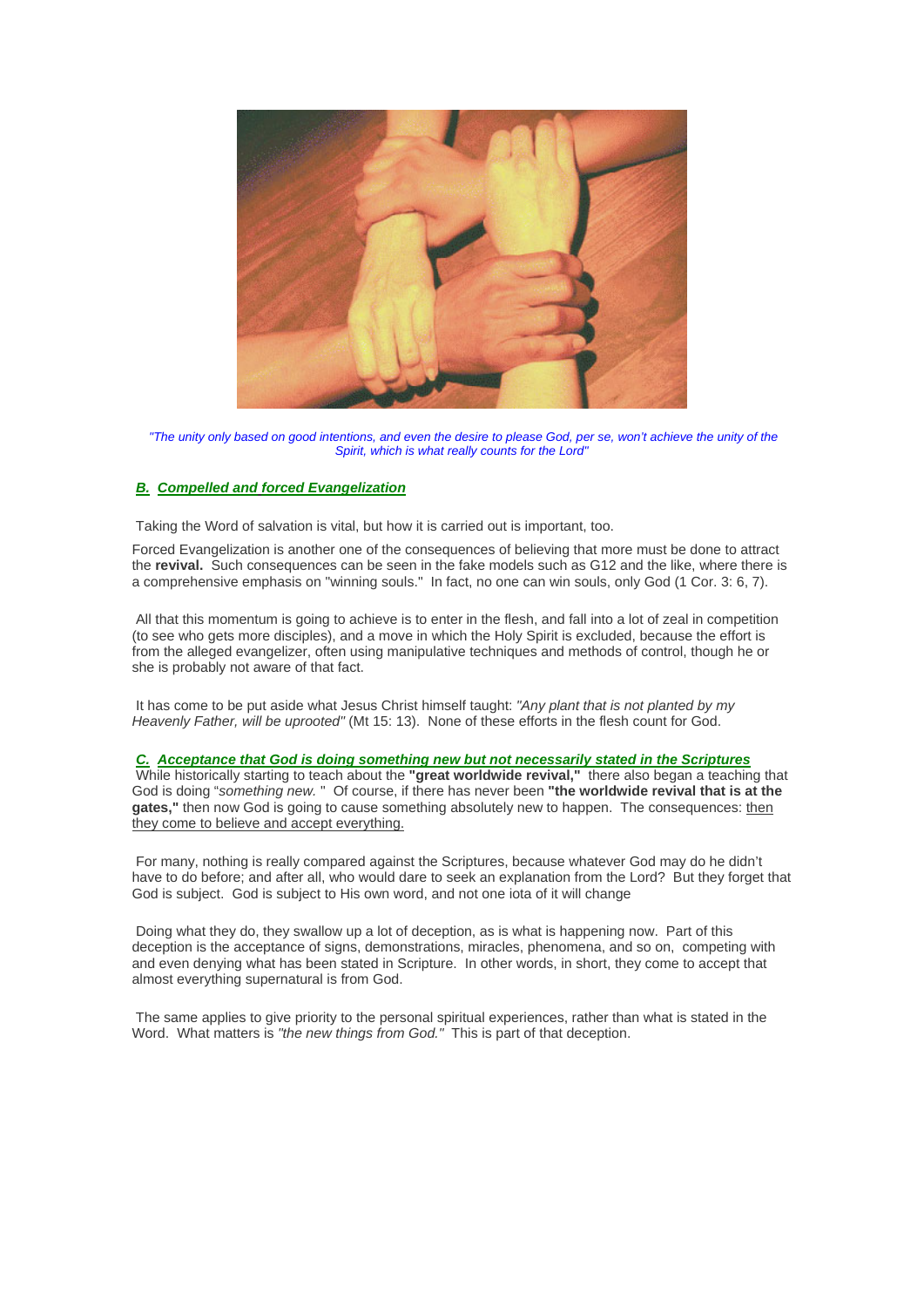

*"The disarray in the ministration to God or of His people, is one of the constants of today, which shows the acceptance of the deceit of the" new things of God"*

## *D. Expelling and binding entire demonic powers over nations (misunderstanding of the spiritual struggle)*

 We must pray (to God) and rebuke the devil in the way that the Holy Spirit guides us, because we have a fight against him and his hosts (Eph. 6: 12), as well as the casting out of demons from people (Mk. 16: 17), (and) always praying for souls, because our struggle is spiritual and not carnal. In this we have no doubt. But remember that the devil is a specialist in trying to fool us on our own ground. How does he do it this time? Through the false spiritual warfare.

 This is another deception from the pen of C. Peter Wagner and coreligionists, the same ones who teach *about* the new apostles and *new* prophets (New Apostolic Reformation)

 Before that, another deception, which is as *follows: "God has given us our city and our nation; there we will march as Israel did, (so that) the land will be ours!*

 Even some are "anointing" with oil the cities where they visit, as if they were theirs. There is a principle that few seem to **understand: You can not anoint something that is not yours, or where you don't have permission!!** Doing that is ridiculous at least before God, and what is worse, in the eyes of others, especially the wicked, who laugh their heads off at Christians everywhere, and the Gospel of grace is trodden under their feet again.

 The Bible is clear in saying that *"we are of God, and the whole world is under the evil one" (1* John 5: 19), and whether we like it or not, this will not change until the glorious coming of the Lion of the Tribe of Judah. In this dispensation we will never cast the devil out of the city or nation where we live, this is not what the Bible teaches.

 However to feel important appeals a lot to the flesh and the ego, and doesn't it sound like a great **"challenge of faith."** And how important we really believe is our *"spiritual mapping," "prayer and strategic power"* and so forth, etc... neutralizing everything, and even expelling the *"strong man" of the city* or the .<br>nation!

"It's by doing that "– they say - "people can be free to receive the Gospel."

 Thus, it appears that the Holy Spirit needs our help, and that he, who is the Almighty, cannot do much, if beforehand the *anointed* Christians don't definitely bind the devil and cast him out of the city. They forget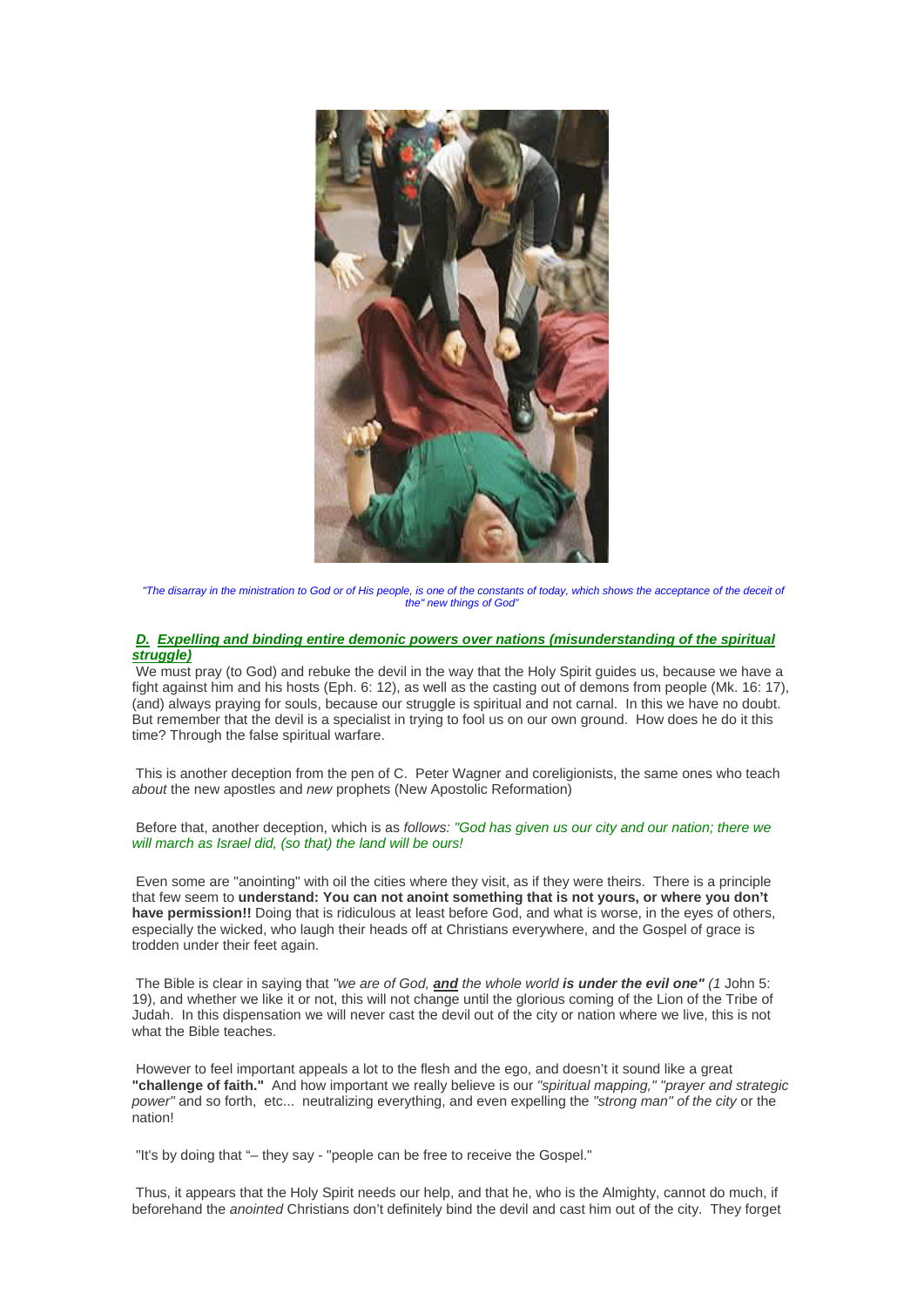that, "even if our gospel is veiled, it is veiled to those who are perishing ", not because the devil blinded them first, but later, because of their supine disbelief which they don't want to repent of. (see 2 Cor. 4: 3, 4)

 To believe that the salvation of the people depends on the ceasing of demonic activity against them, is like believing that the devil can make you sin. Both are simply false, and that is putting the devil in a high position which he doesn't have. This is another of the many deceptions, and all this is done because we expect **"the revival that is always at the gates!"** (And never arrives).



*"As much as they propose, the devil will not be expelled from the nations, until the set time - Rev. 20: 1-3 -"*

## *E. Implementation of the Kingdom (seeking to work and collaborate with the powers, authorities and organizations of this world)*

This is another tragic event that we are contemplating, by which the Gospel is also being blasphemed.

 When Christians declare that we believe that we will establish the Kingdom, we are being blasphemous. Only the King reigns, and that is Christ, and He will do it when He Comes back, and not before.

 A kingdom without a king is like a body without a head, and ultimately this is what these false dominionist teachers are teaching, that the Church will implement and established the kingdom, a kingdom that has no head; In other words, a dead kingdom or one that dies in the end.

 Is there anywhere in the Bible where it teaches that the Church must work with the powers of this world, contaminating itself with all this? Is it that we determinedly seek the highest positions in the headquarters of the various governments and institutions?

We agree that at a personal level we are to be salt and light where the Lord wants us, but that is far from the claims of the Dominionists who say now it is the Kingdom and that it's up to us Christians to establish it, in this time and without Christ still being present.

 This is another deception with the consequences of believing that we work towards the **"worldwide revival that is always at the gates" (**but never arrives)

# *F. Adaptation of the Church to the world as much as possible (so, they say, to attract the world to the Church and get the revival)*

 In contrast, what this is achieving is that many Christians teenagers and those older, will be involved not only in practice but in the mundane spirit, copying music, dances, fashions, ways of thinking and being. We see young Christians with pierced ears, tattoos, rings everywhere, and so on. Etc... In the end, no different in any way with regard to the world's youth; They are (It is) not a good testimony.

 Even worse things than these, like taking dating lightly, today with one then later with another and so on, without the fear of God; Falling in love, falling out of love, flirting here and there, so that many even fall into fornication, masturbation, pornography, and things those practice who do not know Christ.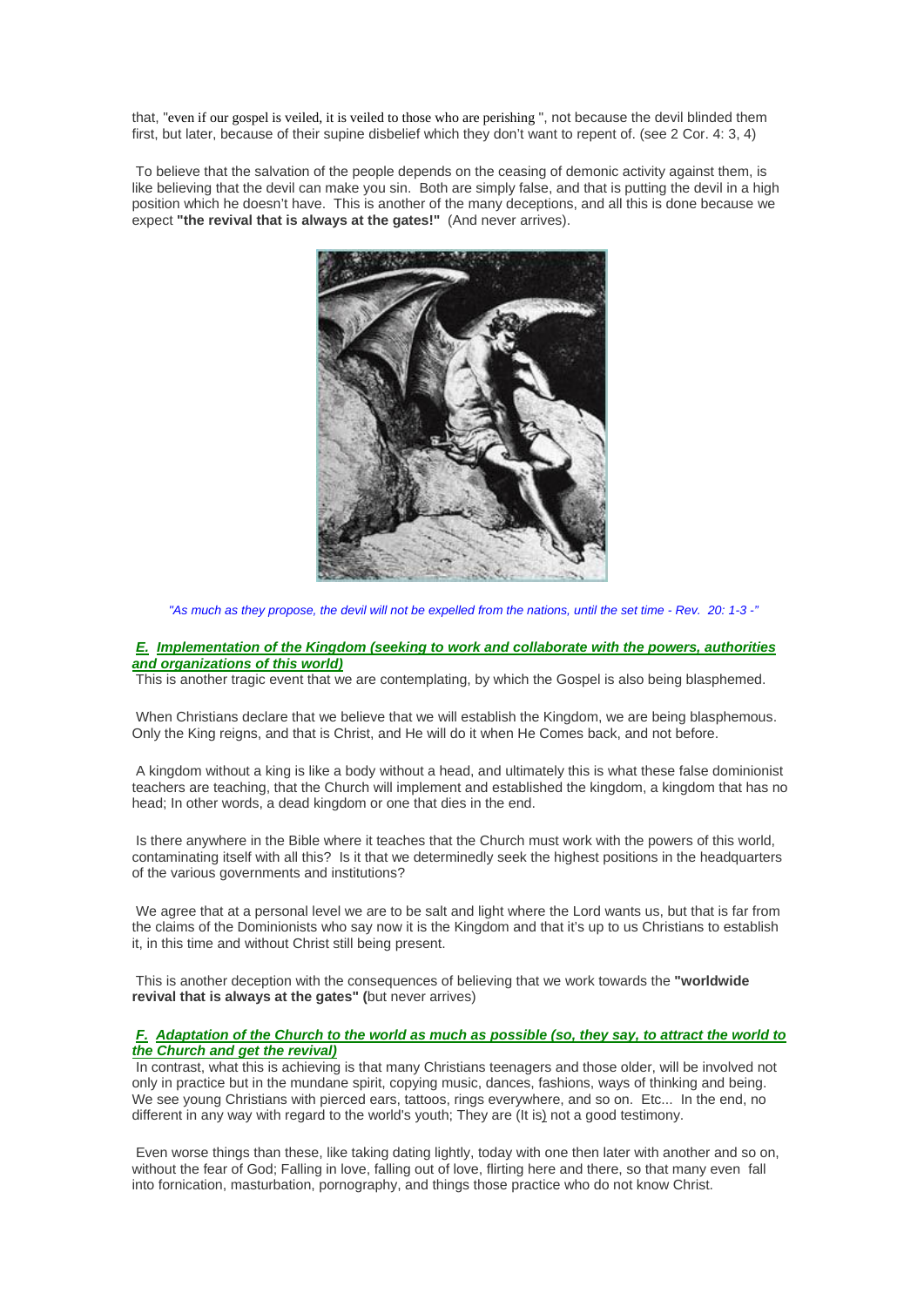Many of these dominionist teachers are stimulating their greed and carnality, G12, etc... Encouraging them to have "faith" to achieve their *dreams.* The latter is also in some ministers today; They are seekers of their dreams of triumph and greatness, because they believe in the fallacy of the **"great revival that is always at the gates,"** and want to see their congregations converted into Mega churches. Here, writes David Wilkerson:

#### *"The Church of Jesus Christ is asleep. Their pastors are dormant or walking in pursuit of their own dreams. Only a sleeping church could have allowed the abominations that now pollute it "(4)*

 Adapting the church to the world, has not achieved that the world be shaken before Christ, but quite the opposite. More and more Christ is less Christ in the church in general, because day by day the church is (becoming) more worldly, and this is apostasy. That is its name.



*"Pastor David Wilkerson"*

#### *G. Seeking extreme economic wealth (as it is believed that the Christian is entitled to it)*

 Also in parallel with the spurious teaching that **"worldwide revival is always at the gates,"** it began to be taught that Christians are sons of the King, and deserve the riches and ambrosia that this world offers; Something like *"temporal power"* taught by the Roman and Catholic church, and one of the two pillars on which it is based.

Spurious teaching has been achieved and accomplishes the increase of greed and ambition in believers, who are deceived into believing that the **worldwide revival** will achieve, as a result, the wealth and power of this world. They believe it will come to their feet, and that it is necessary that this temporary power not only achieve that coveted "revival" but also the total reform of the earth. What fallacy!

## *H. Seek uncompromising physical health (as it has come to be believed that the Christian has the inescapable right to it)*

 This also deserves a separate chapter. Take the teaching of the healer Aimée Semple McPherson in the early part of the twentieth century, who by the way has an indomitable *fan -* Benny Hinn (\*), that health is guaranteed in the atonement, and that all Christians who walk in holiness will be healed if they have faith. This lie has run through all the Pentecostal / charismatic circles, strengthened in the neo-Pentecostal circles as a cornerstone.

 *(\*) From the very beginning of his ministry, Hinn has had an inclination and an obsession with Kuhlman in the latter part of her ministry. Hinn has publicly declared that the tomb of Kuhlman has a supernatural "anointing". He alleges the same effect in the body and the tomb of Aimee Semple McPherson (3)*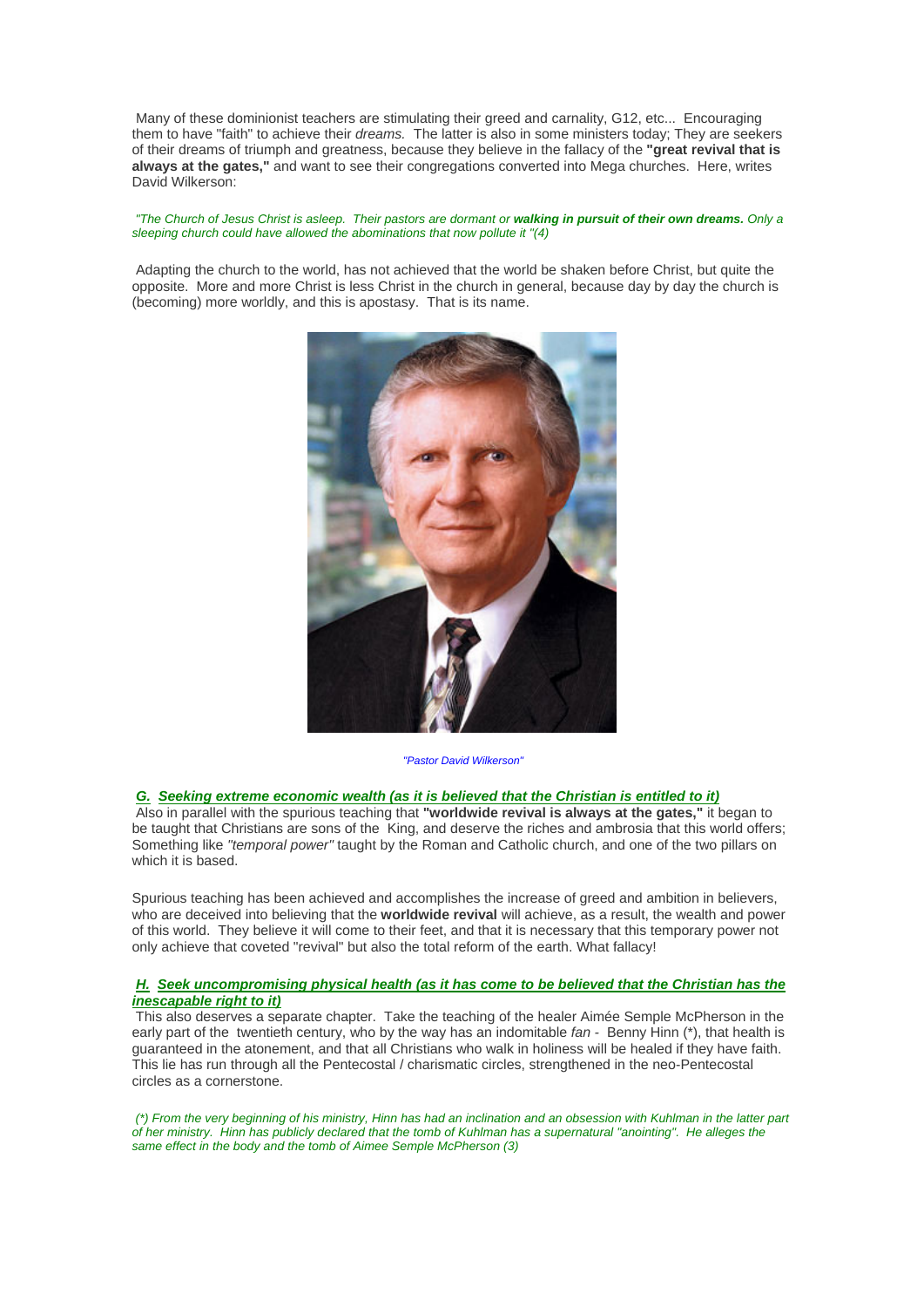The Bible (and experience) tells us that not all are miraculously healed. Even Pablo said: "Who is weak and I am not weak" (2 Co. 11: 29), and he finished dying beheaded, according to the story of the postapostolic fathers.

Each day in different places of the world, there are sick Christians that are leaving the congresses and healing meetings, also called "miracle campaigns", in the same way they entered, with the aggravation that they leave disappointed and traumatized, with many distrusting the Word of Christ. Why? Because they have believed what they should not. Andrew J. Birch writes:

 *"Many sick people (and their families) are being mistreated. Many sick people have been labelled as not having sufficient faith. There have even been some cases of people that have died as a result of having trusted more in some "healer" [ Christian healers it is presumably understood] than in doctors" (4)* 

All this action brings as a consequence a very bad testimony, to give a horrible reputation to the holy Gospel of our Lord Jesus Christ.

Nevertheless, this is part of believing in the "world revival that always is to the gates". One goes hand in hand with the other.



*"Aimée Semple McPherson"*

# *5. Calculation of the consequences*

We will now review by making a calculation (computation) of some of the indirect consequences of believing in the "world revival" now:

- Ecumenism, adulterated and even impious.
- Carnality, competition and over eagerness in the work of God.
- Spiritual deceit.
- Mocking and ridiculing of Christians.
- Mocking of the Gospel.
- Ridiculous acts before non-Christians.
- Fantasy and unreality.
- Worldliness and apostasy.
- Ambition and greed.
- Deceit in the natural; pain, disillusionment and even abandonment.
- Very bad testimony.

We recall the words of Jesus that we read at the start of this article: *Jesus said,* "Many false prophets will arise and deceive many; And because iniquity shall abound, the love of many shall wax cold.But he who endures to the end will be saved "(Matthew *24: 11-13) New King James Version*